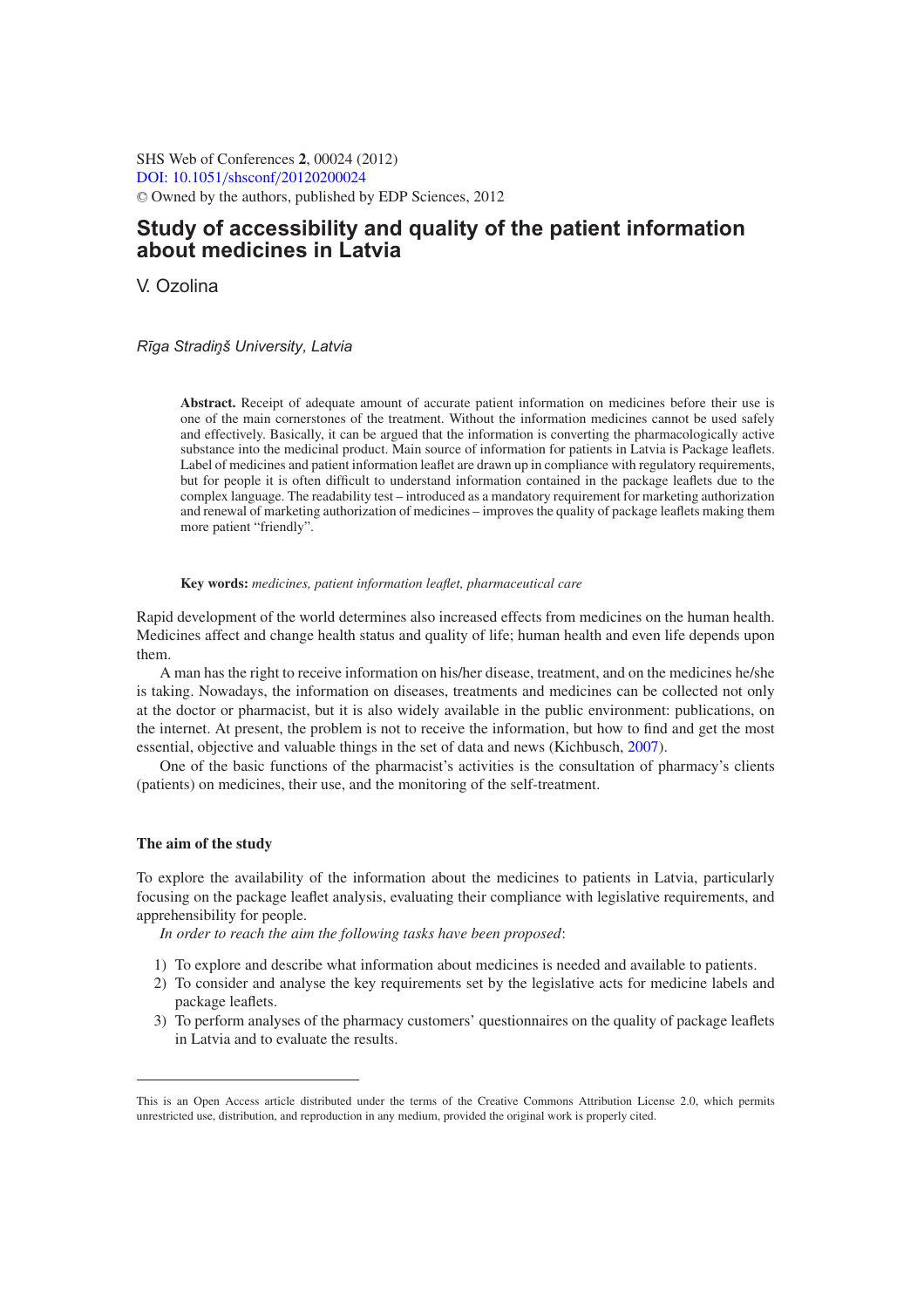# SHS Web of Conferences

### **Materials and methods**

As the theoretical and methodological basis for the study, information collected from the foreign and local press, the State Agency of Medicines' materials, and the internet resources were used. In order to reach the defined aim and solve the proposed tasks, several study methods were used:

- referative analysis: *theoretical analysis of the literature in order to establish the theoretical positions on the availability and quality of the information on medicines;*
- survey method: *questionnaires* by interviewing patients and receiving replies on questions in a definite sequence.

In the questionnaires, the following was noted:

- characteristics of the medicine user (gender, sex, education);
- do people read package leaflets;
- $\Box$  do they understand the content of package leaflets;
- what information sources on medicines do people use;
- other questions that allow to evaluate the patient's level of awareness.

The data collected in the form of questionnaires were used; visitors at 75 Latvian pharmacies aged 20 to 80 years were interviewed. 63% of respondents were females, 37% were males.

Study period: years 2009 to 2010. For the data statistical treatment, MS Excel software was used.

# **Results**

In the modern evidence based medicine, drugs are one of the treatment components. More and more people take medicines to improve and preserve their health. Very commonly, the over-thecounter medicines are the ones chosen to alleviate different complaints and symptoms. The evidence are the medicines consumption statistical data published by the State Agency of Medicines. In 2008, 62% of packages sold in pharmacies were prescription medicines, but 48% over-the-counter medicines.

When choosing the pharmacological therapy, it is important for the man to know what exactly the prescribed medicine is, and to receive additional information on the drug, their use, if an over-thecounter medicine has been purchased. The information intended for the user has to be eligible and shall correspond to the local legislation. It is important that the written text is understandable for lay persons. Different populations need different kind of medical information.

#### *Requirements for the medicines labelling*

Information on the medicines include: information on the package, package leaflet and the summary of product characteristics. Requirement for the medicines labelling are provided in the LR Cabinet of Ministers Regulation on the procedure for the medicines labelling and requirements for package leaflets developed according to the EMA (European Medicines Agency) guidelines.

Information in the labelling on the primary packaging of the medicine (in direct contact with the drug) and the secondary packaging (where the primary packaging is inserted), and the information in the package leaflet is given according to provisions of the Law on the State Language, i.e. it should be in Latvian.

Package leaflet is the set of information on the medicine: its contents, usage, side effects, storage and other important and essential facts which should be known about the definite medicine. The package leaflet is also a kind of safety rendering to the patient: one does not have to remember everything discussed with the pharmacist, since he/she will be able to re-read the leaflet text at home, and refer to it each time according to the need. Therefore, it is very important for the manufacturers of the over-thecounter medicines to develop a good package leaflet text.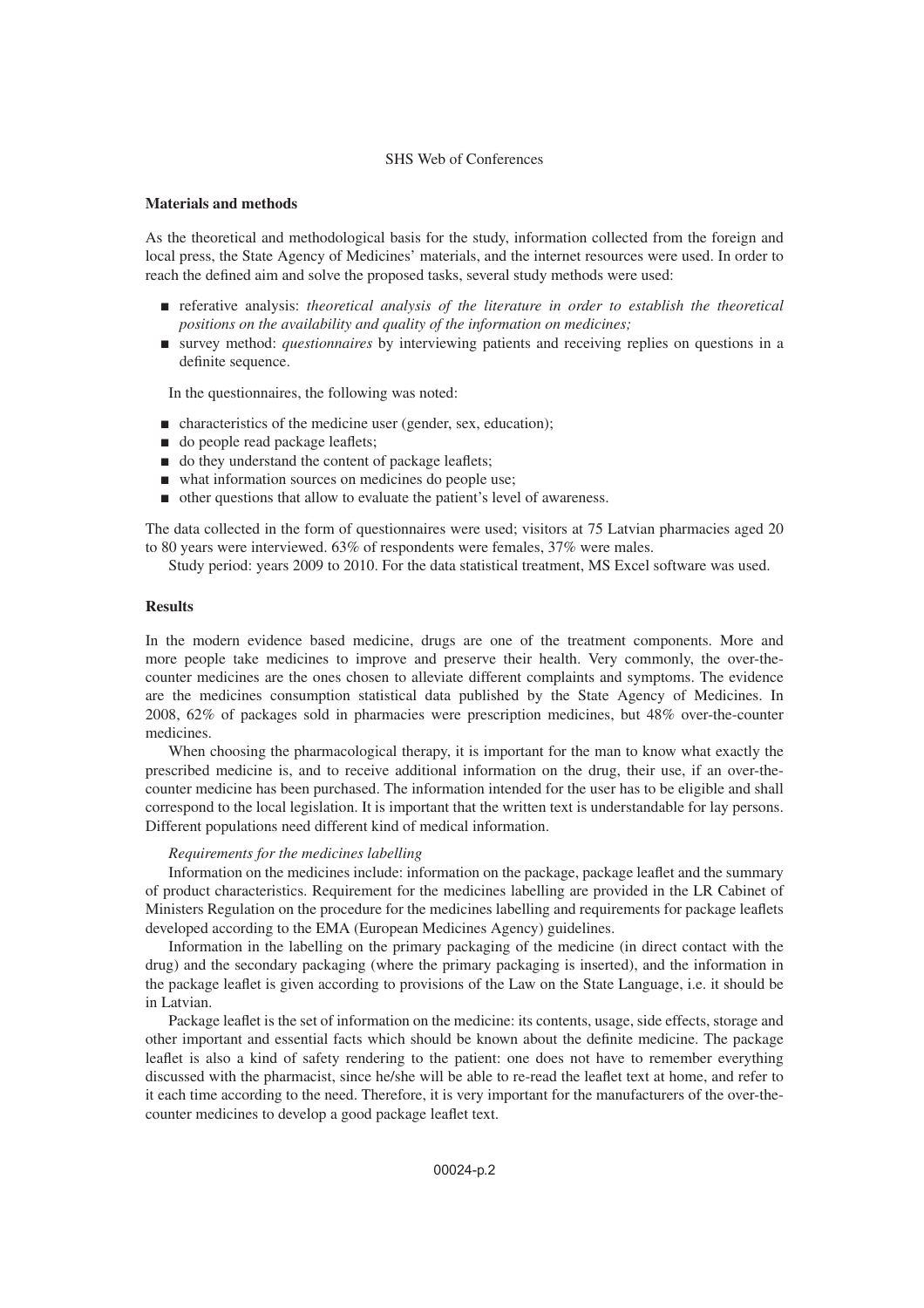# Int. Conf. SOCIETY. HEALTH. WELFARE; Congr. of Rehabilitation Doctors of Latvia

#### *Package leaflet readability*

One of the main essential characteristics of package leaflets is their readability. European Commission readability guidelines have been developed to help to ensure readability of package leaflets, so that the administration of medicines is safe and adequate.

Regulations provided in the readability guidelines are mandatory both for prescription and over-thecounter medicines. Package leaflets are intended for the user, and it should be well designed, literary composed correctly, eligible also for young people, individuals with vision problems and users without relevant medical education (European Advertising Standards Alliance, 1997).

The main discussed and recommended topics of the guidelines are:

- 1) Character size and font size.
- 2) Arrangement of the information.

Spacing between lines is important to improve the readability of the text. There should be a contrast between the colour of characters and the background to improve the comprehension of the information. Factors like the colour of the paper, its weight and size should be considered as well.

3) Titles.

These are very important since they help the reader to glance over the main components of the package leaflet contents.

4) Choice of the colour.

For readability, not only the character size, but also the colour is of importance. Various colours can be used, since additional contrast highlights the most essential information. The basis of the text should be in a light colouring.

- 5) Syntax.
- 6) The text should be composed in a maximum simple and easy-to-read way, considering users with low language and literary expression skills. Sentences should be sufficiently short, thus improving the understanding of the information.
- 7) Writing style.

Medical terms should be written in a wording understandable for the user. Acronyms are not recommended.

8) Paper.

The paper should not be very thin, shiny, since this may affect the readability.

9) The use of symbols and pictograms.

Figures, pictograms and other graphical pictures are allowed, unless intended for advertising purposes (European Commission, 2008).

#### **Questionnaire results**

Results of the questionnaire show that the information on medicines is widely available in Latvia. More and more people, 64% of respondents, use internet data bases to get the information, however, within the scope of the study, we focused on the analysis of package leaflets and their role as the source of information. One of questions was whether people are reading patient information leaflets (see Figure [1\)](#page-3-0).

61% of respondents gave affirmative answer. Replies of 18% were negative, and 21% noted that they read package leaflets sometimes. This gives the message that people are interested in what they are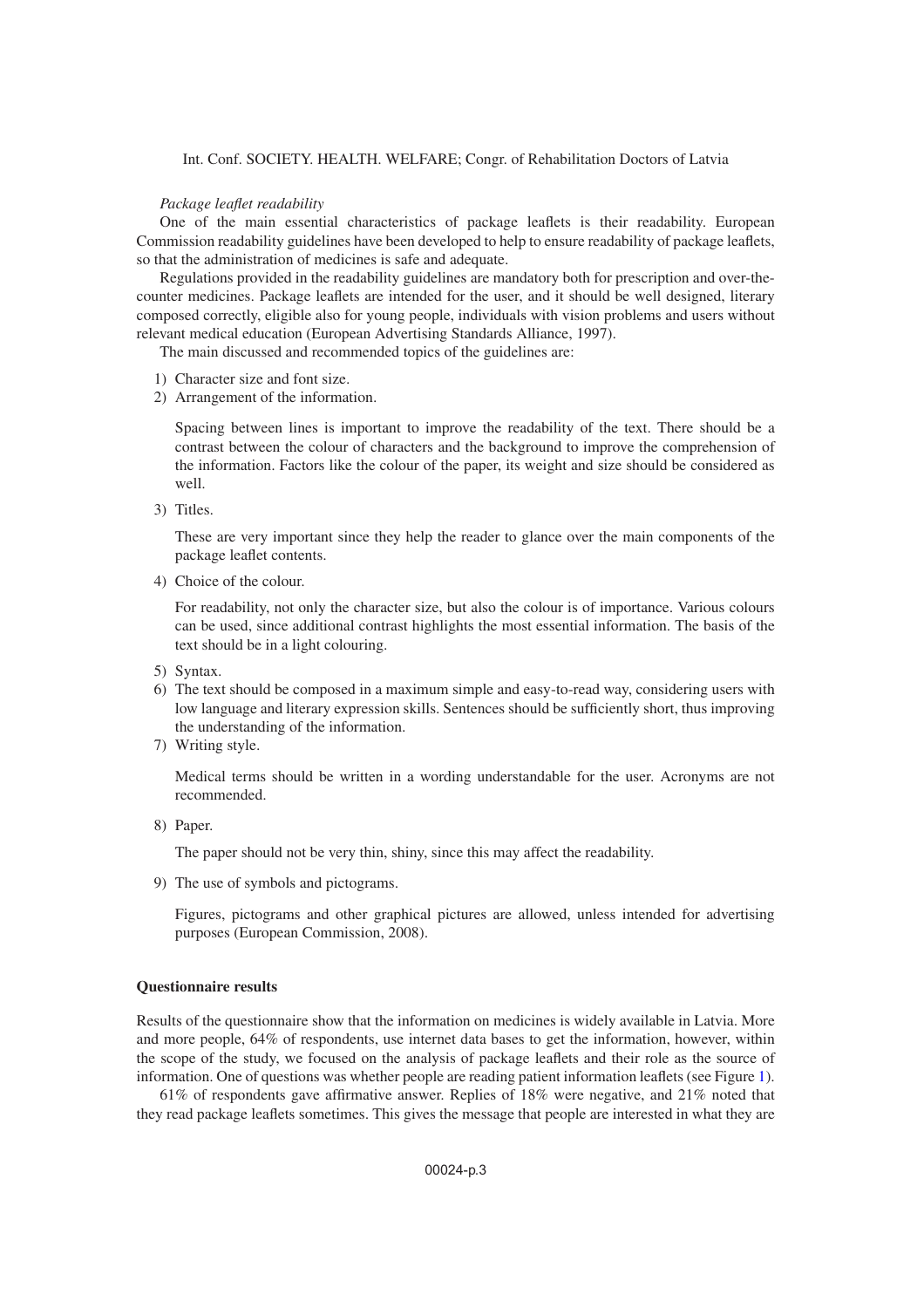SHS Web of Conferences

<span id="page-3-0"></span>



<span id="page-3-1"></span>

### **Figure 2.**

using. It is a very positive fact, since people do not only take advertisements for a gospel truth, but also want themselves to get information or assure that the pharmacist consultation has been correct.

One of the problems that people face when reading package leaflets is the readability. Many individuals, particularly elderly, have difficulties to read the written text, because the letter size is too small in their opinion (see Figure [2\)](#page-3-1).

One of the questions in the questionnaire that was asked people was whether they understand the content of the leaflet. Commonly, package leaflets are very "saturated" with various complicated medical terms that are hardly understandable and interpreted in various ways. Readability of package leaflets for the over-the-counter and prescription medicines was evaluated separately. Results show that package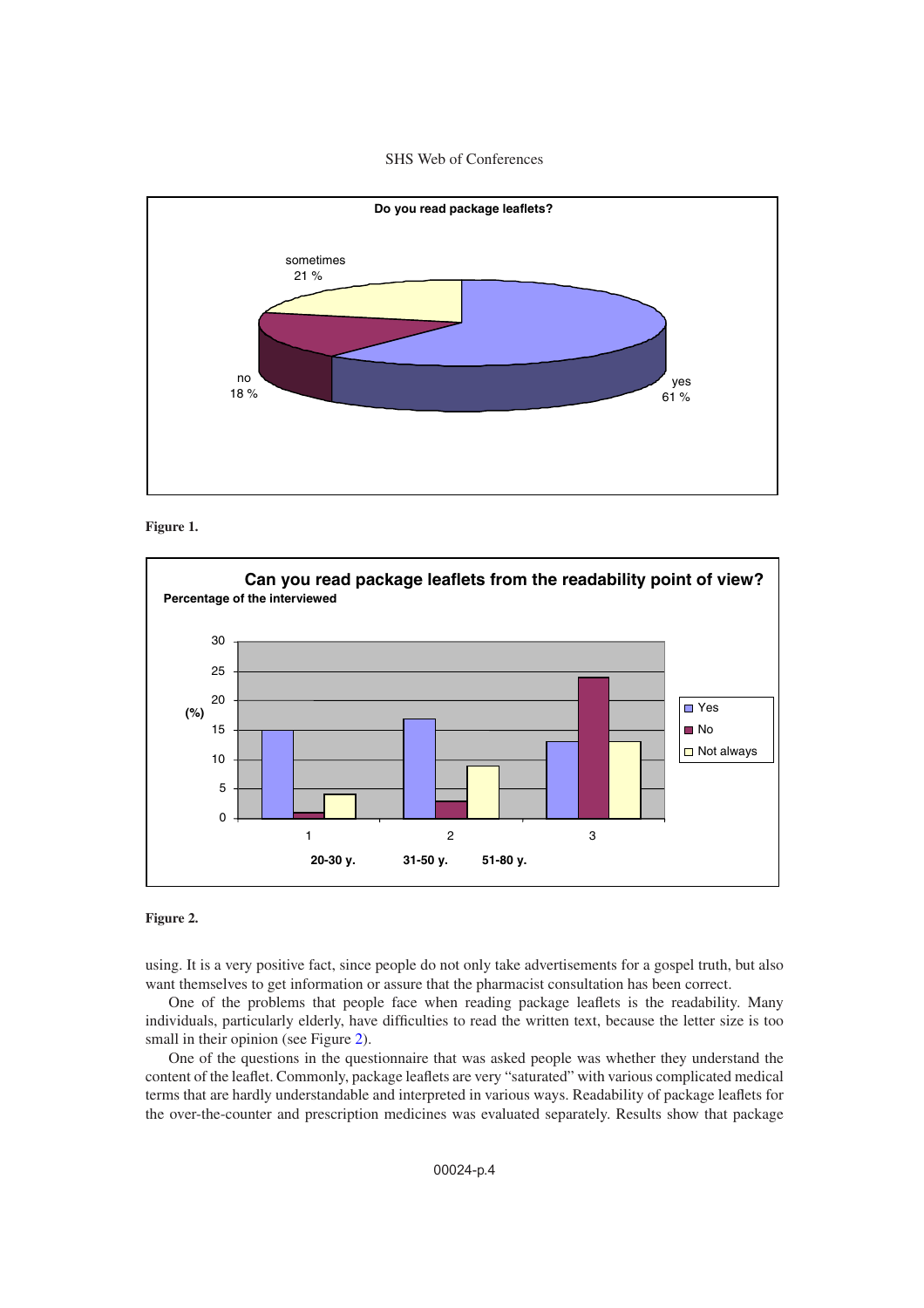Int. Conf. SOCIETY. HEALTH. WELFARE; Congr. of Rehabilitation Doctors of Latvia

<span id="page-4-0"></span>**Table 1.** Do you understand the content of the package leaflets?

|            | Package leaflets for       | Package leaflets for   |
|------------|----------------------------|------------------------|
|            | over-the-counter medicines | prescription medicines |
| Yes        | 68%                        | 41%                    |
| No         | 12%                        | 27%                    |
| Not always | 20%                        | 32%                    |

<span id="page-4-1"></span>

#### **Figure 3.**

leaflets for prescription medicines are more difficult to understand. Some of the most common reasons mentioned why leaflets are not easily understandable are as follows:

- complicated language;
- medical terms;
- lack of the Latvian language knowledge.

68% of respondents recognized that package leaflets for over-the-counter medicines are easier to understand, but package leaflets for prescription medicines were easily understandable for 41% of the interviewed (see Table [1\)](#page-4-0).

42% of respondents do read package leaflets and then dispose of them, 26% of respondents read the package leaflet when they buy the medicine for the first time, and keep them to re-read, when needed. However, 22% of people recognized that they do not read package leaflets, since they follow the information given by the doctor and pharmacist, and 10% of respondents use the information available on the outer labelling (see Figure [3\)](#page-4-1).

33% of respondents stated that to obtain information on medicines they read package leaflets, 29% of respondents use information that can be found in the internet data bases, 23% - in press, 11% obtain information from different advertisement booklets, brochures, 9% - use outer packaging of medicinal products to obtain information (see Figure [4\)](#page-5-0).

61% of respondents recognized that the information on medicines available to them is sufficient, 32% said the information is not always sufficient, but 7% of respondents were not satisfied with the amount of the available information on medicines (see Figure [5\)](#page-5-1).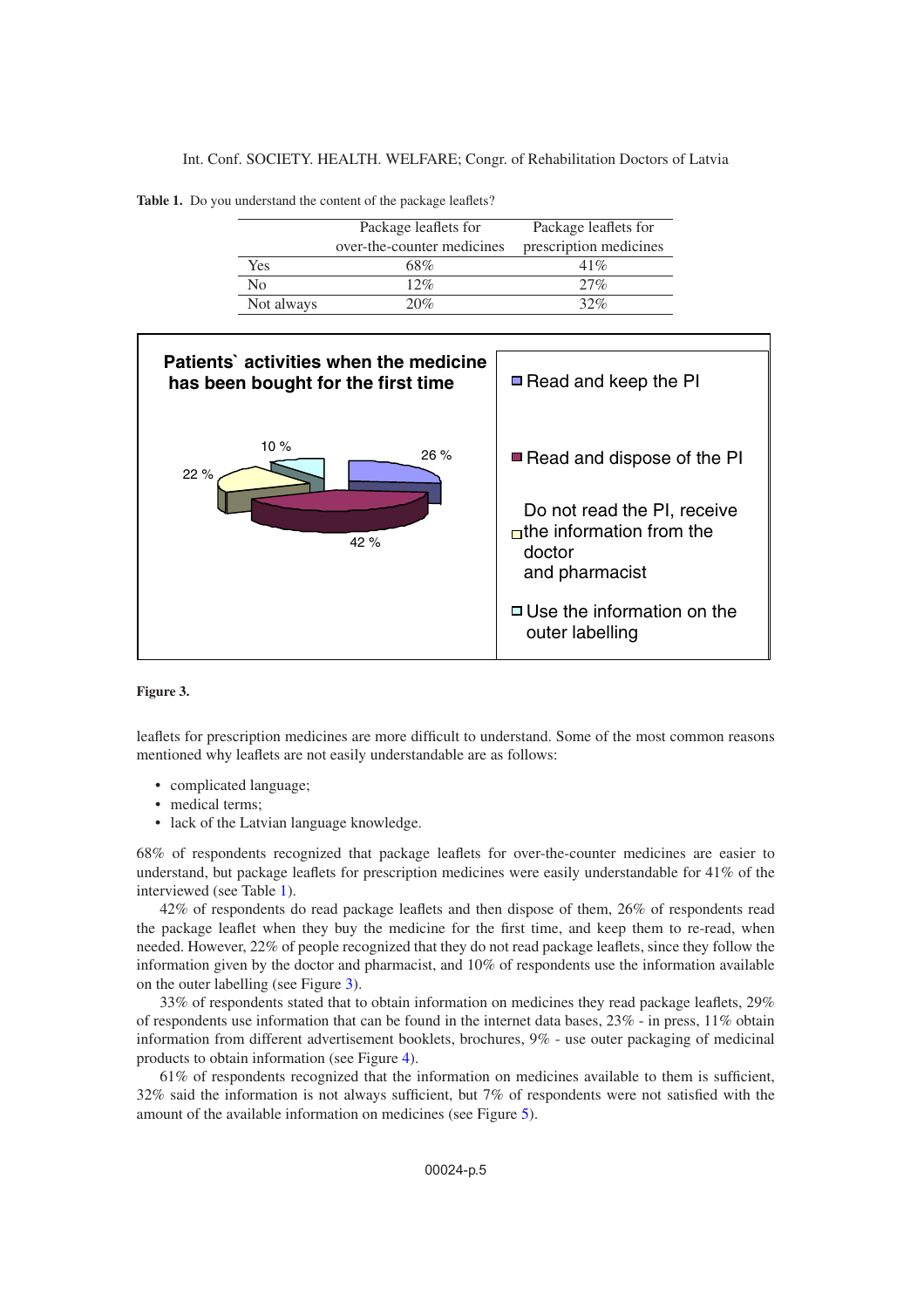# SHS Web of Conferences

<span id="page-5-0"></span>

**Figure 4.**

<span id="page-5-1"></span>

**Figure 5.**

### **Discussion**

Any information intended for a patient should be simple and understandable, safe and verified, ethical and unobtrusive. Only in such cases we do accept it and are ready to assess it, and use it in specific cases. This is particularly important for medicines, since inaccurate, misleading information or information that encourages an excessive use of medicines can have very pitiful consequences for patients. According to principles of qualitative pharmaceutical care, user consultation on medicines is